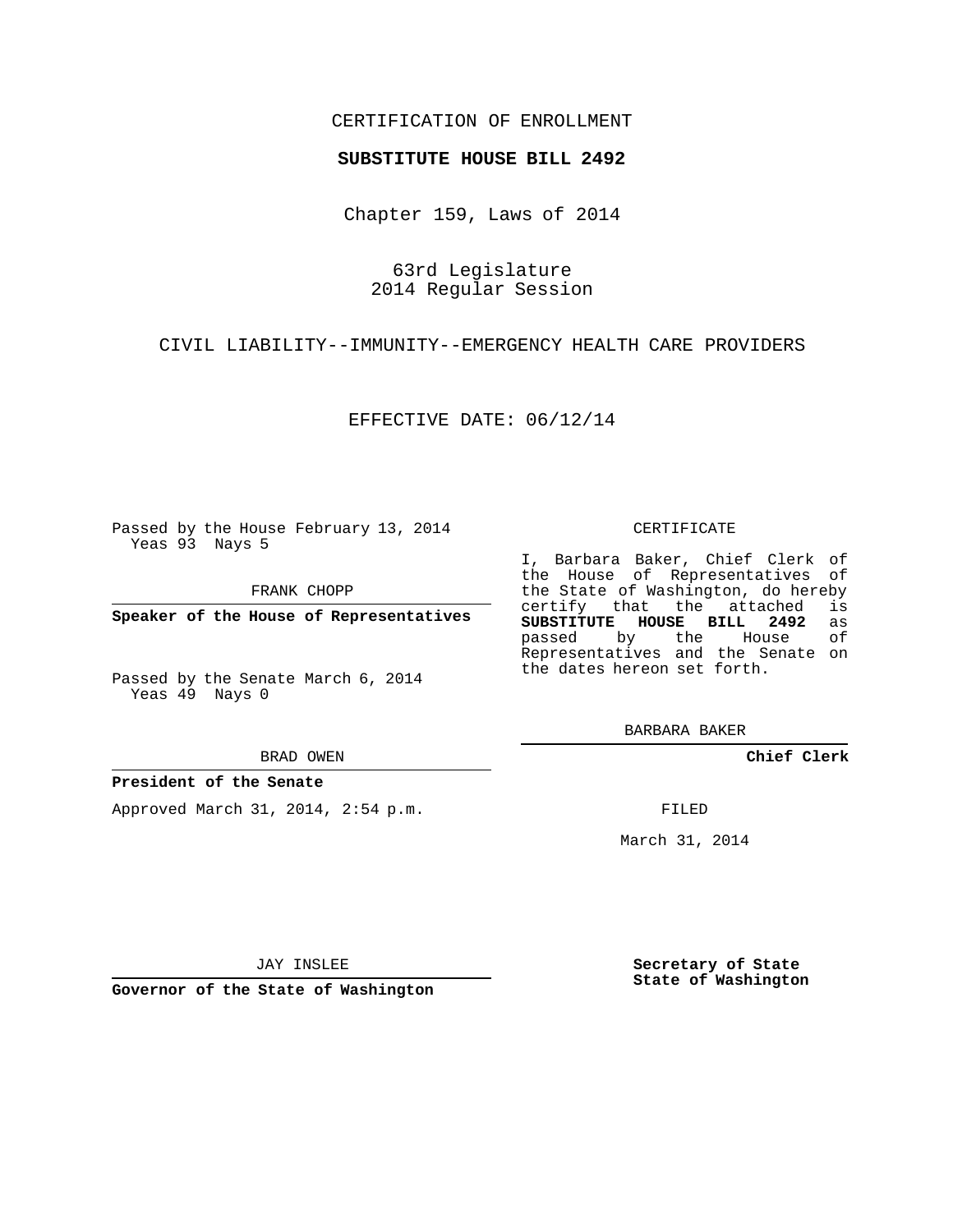# **SUBSTITUTE HOUSE BILL 2492** \_\_\_\_\_\_\_\_\_\_\_\_\_\_\_\_\_\_\_\_\_\_\_\_\_\_\_\_\_\_\_\_\_\_\_\_\_\_\_\_\_\_\_\_\_

\_\_\_\_\_\_\_\_\_\_\_\_\_\_\_\_\_\_\_\_\_\_\_\_\_\_\_\_\_\_\_\_\_\_\_\_\_\_\_\_\_\_\_\_\_

Passed Legislature - 2014 Regular Session

## **State of Washington 63rd Legislature 2014 Regular Session**

**By** House Judiciary (originally sponsored by Representatives Rodne, Jinkins, Morrell, and Tharinger)

READ FIRST TIME 02/05/14.

 AN ACT Relating to liability of health care providers responding to an emergency; and adding a new section to chapter 4.24 RCW.

BE IT ENACTED BY THE LEGISLATURE OF THE STATE OF WASHINGTON:

 NEW SECTION. **Sec. 1.** A new section is added to chapter 4.24 RCW to read as follows:

 (1) Except as provided in subsection (2) of this section, any health care provider credentialing or granting practice privileges to other health care providers to deliver health care in response to an emergency is immune from civil liability arising out of such credentialing or granting of practice privileges if: (a) The health care provider so credentialed or granted practice privileges was responding to an emergency; and (b) the procedures utilized for credentialing and granting practice privileges were substantially consistent with the standards for granting emergency practice privileges adopted by the joint commission on the accreditation of health care organizations.

 (2) This section does not apply to any acts or omissions constituting gross negligence or willful or wanton misconduct.

(3) For purposes of this section: